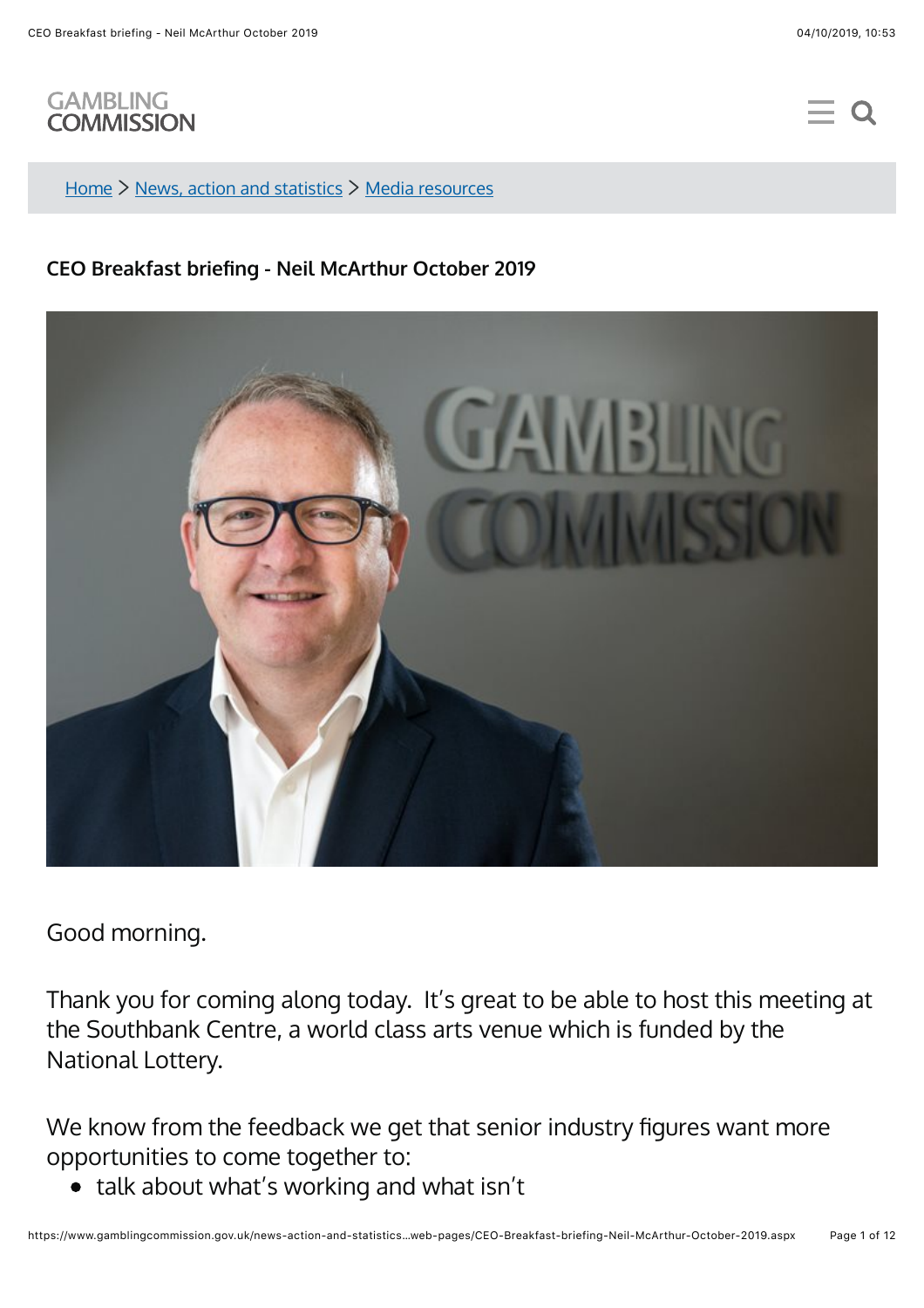- hear the Commission's thoughts on the challenges and opportunities ahead
- ask us questions and discuss, with other industry leaders, key subjects

We plan to run our next Raising Standards Conference in the Spring, but providing you find it useful - we would like to bring CEO's together bi-annually, so we keep track of progress, issues and opportunities.

In a few minutes I will discuss three specific opportunities to collaborate  $--$  in the hope that we can see demonstrable progress on them by the time we next meet.

A look back at the year

I want to start by looking back on what has changed since we last came together in November. Back then I asked you:

- $\bullet$  to engage in a 'race to the top'. A race to create the best the fairest, safest - gambling market in the world.
- to work together to know your customers, putting their enjoyment and their safety, at the top of your corporate agenda
- And I asked you to ensure that everyone in your companies was focussed on keeping customers safe.

I also asked you to trust me and my colleagues to deal firmly but fairly with anyone that tries to compete by bending the rules or being non-compliant. I think the Commission has shown we can and will do that:

- We carried out more than 160 regulatory and criminal investigations last year, more than in the previous two years combined;
- We dealt with over 2,000 intelligence reports;
- We carried out 1,172 risk-based compliance assessments;

We also saw consumer complaints to us rise to 8,944 in 2018/19, which is up 47% from 6,093 the year before. I don't know if you saw 'Panorama - Addicted to Gambling' or Ross Kemp or 'How to beat the bookies' but, for my part, I welcome the continued focus on safer gambling and continued scrutiny of the industry and the Commission. I also meant it when I said that I want your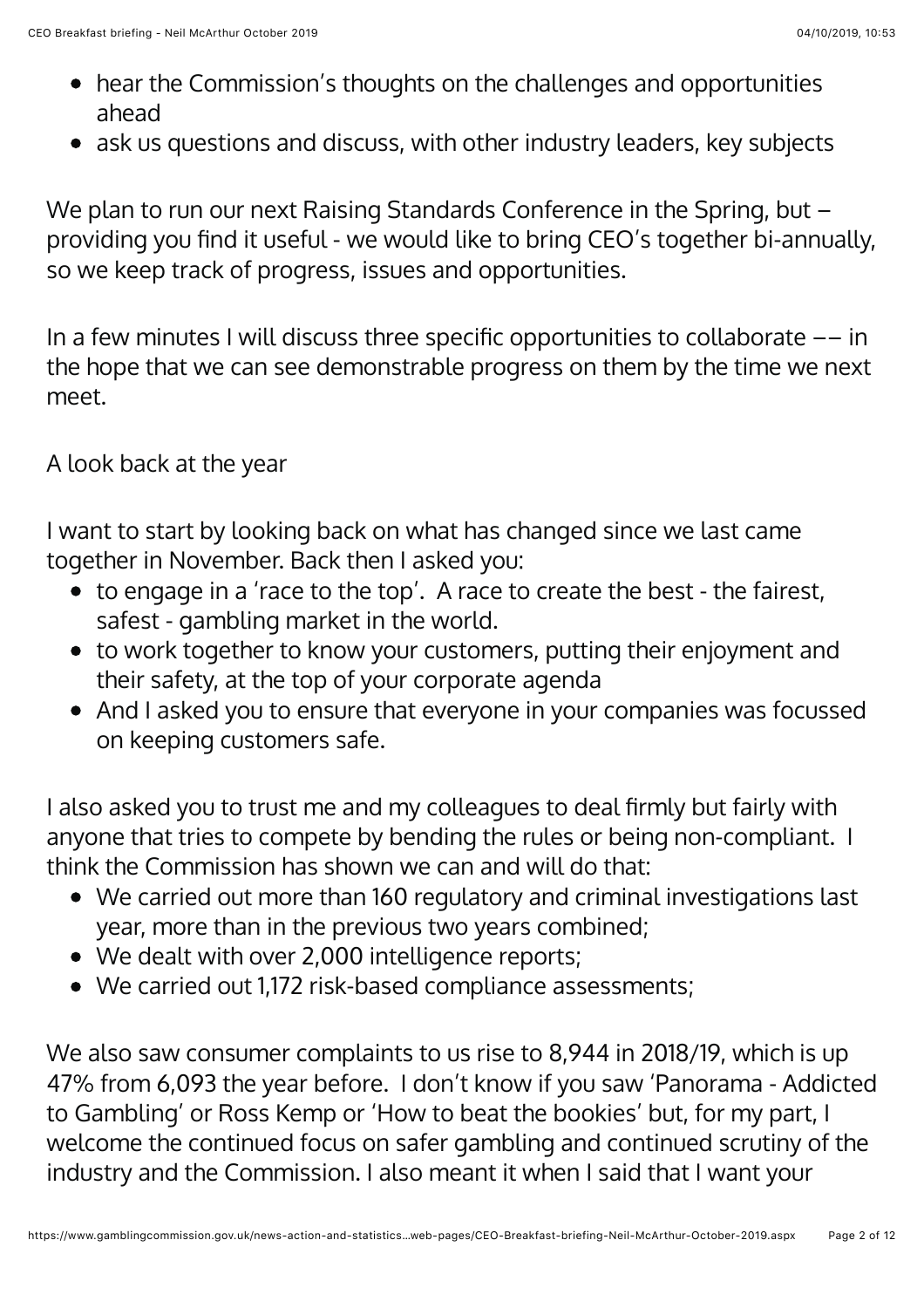consumers to demand more from you. And on behalf of those consumers, you can expect the Gambling Commission to be more demanding as well.

What came over less clearly on TV was the fact that progress has been made.

In November I called on you to know your customers better and I know you have been working to do that. Progress has been made on:

- markers of harm
- customer interaction
- $\bullet$  affordability checks.

There has been an encouraging increase in the number of operators investing in and developing algorithms and machine learning to identity customers who may be experiencing harm.

We have also seen increasing numbers of operators evaluating the effectiveness of their identification tools and customer interaction processes.

## Evaluation

Evaluation is the key to ensuring that resources are focused on the areas that have the biggest impact on the safety of consumers.

I don't think it's wise to continue to pursue initiatives that have limited impact on consumer safety. A very high-profile example, which many of you in the room will be involved in, is the 'When the Fun Stops, Stop' campaign.

More than a year ago I questioned the effectiveness of 'When the Fun Stops, Stop'. My concerns turned out to be well founded, recent independent research indicated that it has no significant effect on gambling behavior by consumers. Now, I am not a marketing expert, but if you had received that feedback about marketing or advertising related to your own brand I suspect you would be reviewing it. And it needs to be reviewed: gambling related harm is a public health issue, not a public relations issue. The effectiveness of campaigns needs to start from that basic premise, so reading claims about the effectiveness of the campaign by the same marketing team that invented it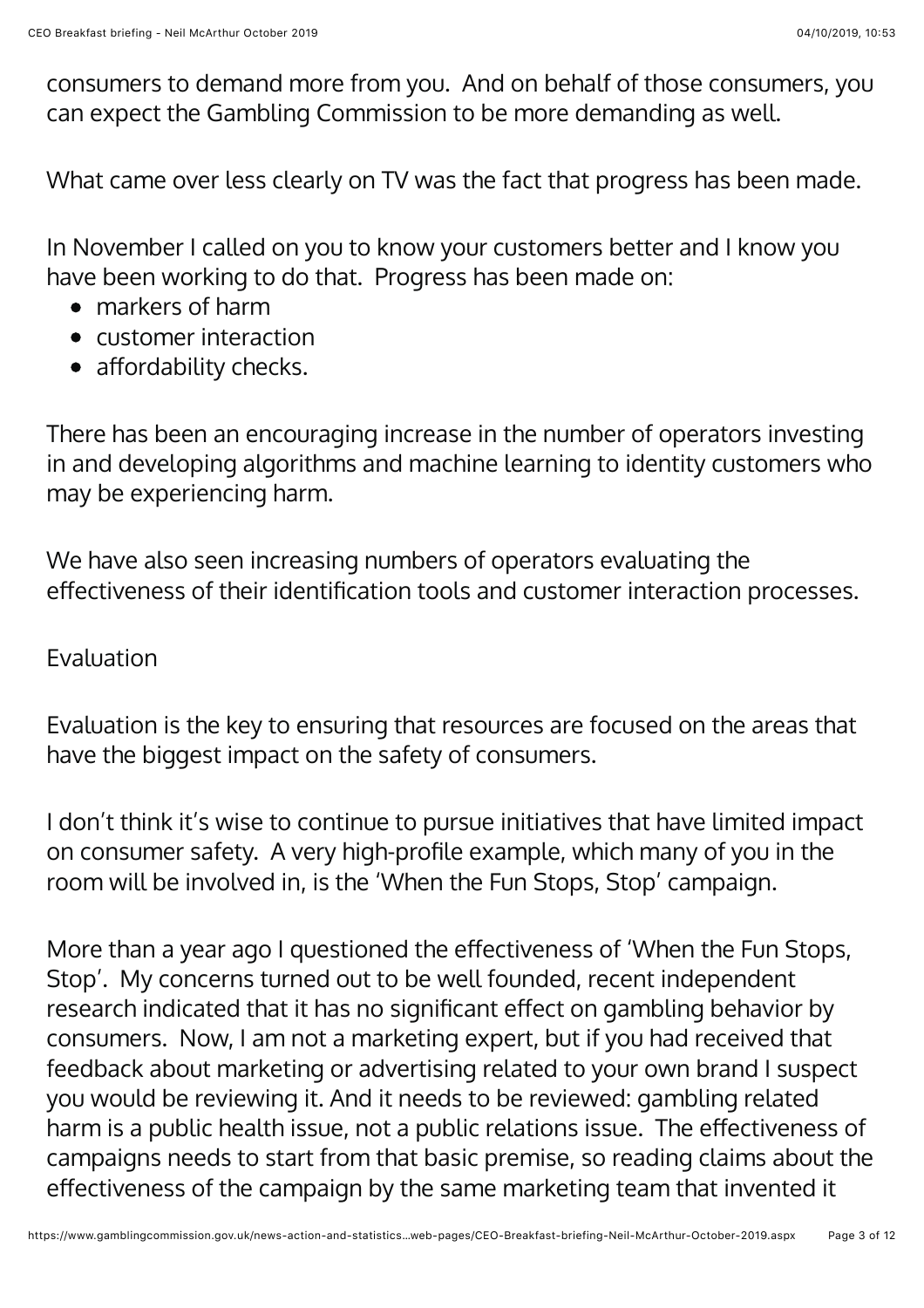doesn't carry much weight in my view.

I am not going to say any more about it, other than to say I think we all need to focus on the outcome we want, which is safer gambling and check our interventions are having a real, positive impact on that outcome.

The launch of the National Strategy to Reduce Gambling Harms in April was an important moment. We are clear it will not make the impact it can in reducing Harms without the active involvement of all of you.

In the last few weeks we have seen some encouraging steps taken by the industry

- The announcement about increased commitments to RET are welcome
- The announcement that Lord Chadlington will oversee an independent committee to review where the money should be spent is also welcome

But we need these initiatives to be properly coordinated and fit under the strategy, otherwise good intentions and significant increases in funding will not deliver the outcome we all want, which is:

- Better prevention and education
- Better treatment and support

It's also very important to understand that the National Strategy is not 'The Commission's Strategy'. We have a part to play, but, most importantly, so do you and all the other partners.

On the subject of Prevention and Treatment, I am pleased to welcome the new Chair of our newly reformed Expert Advisors the Advisory Board for Safer Gambling, Dr Anna van der Gaag today and she will later share her thoughts on the ABSG's important work and how they want to work with you.

At the assurance statement workshops we are seeing more and more of you wanting to share your initiatives as part of the process. This is encouraging.

You and your teams have also been signing up to the collaboration sessions that our Industry Insight team have been running.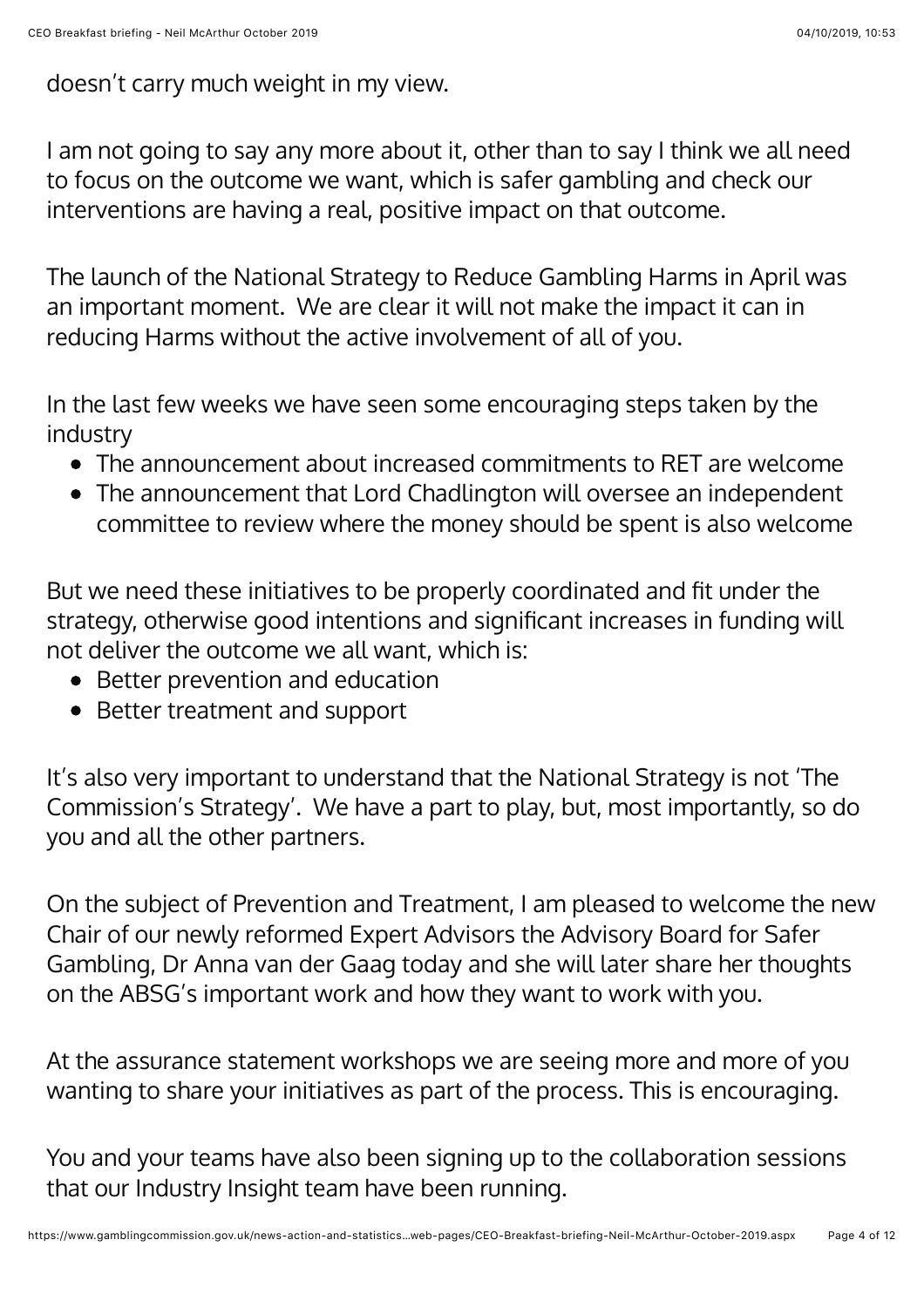- You have been sending your experts in specialist areas to share your journey and initiatives, what's working and what isn't.
- Topics explored have included
	- customer interaction, including co-creating with consumers
	- o data
	- marketing
	- o In one workshop, 14 operators trialled an online community approach, sharing individual approaches to evaluation of safer gambling messages.

But I need your help to turn those ideas into tangible actions. We've received feedback that operators aren't always taking ideas forward for reasons that you – as the leaders of those operators – can easily fix. For example, we've heard:

- it can be a struggle to get resource and investment in compliance and safer gambling
- there are issues with business culture and understanding the expectations around evaluation.
- it can be a challenge to get the commercial teams to engage with compliance projects.

I need you to make sure your teams are getting the support and resources they need and by removing any barriers that prevent them making progress.

We also want to support you to overcome challenges where that will help consumers. For example - recently one of you told me a challenge for you was consumers not understanding why you were asking to see proof of affordability. So we've added a page to our website so consumers can see why we ask you to make those checks, which you can link to or point consumers toward if they ask.

Whilst serious investment in this area will be critical to success, I think there are also opportunities to leverage more from existing work by working smarter together. For example, I hear operators telling me of the important research they have commissioned and the internal projects they are working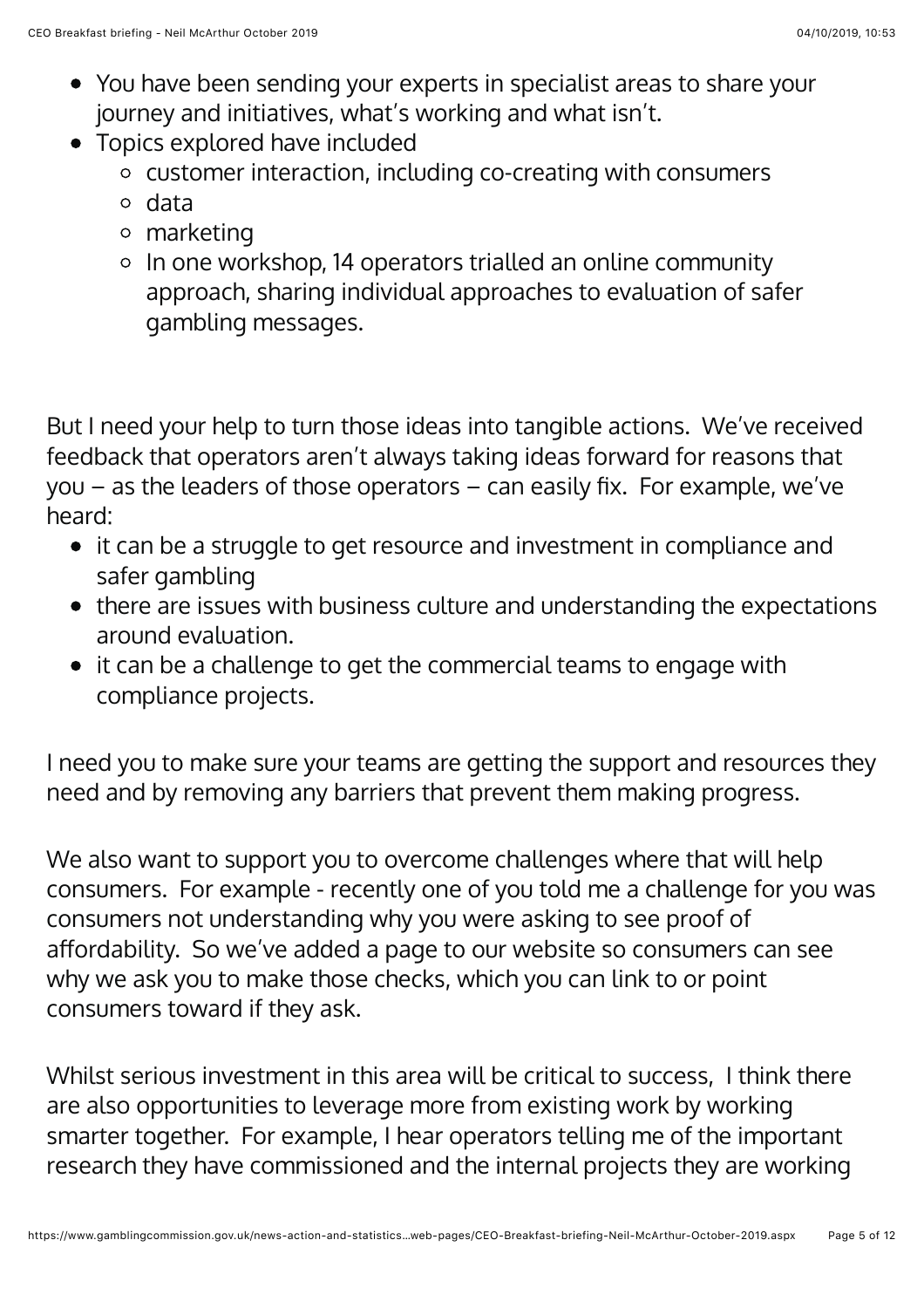on to improve how they interact with consumers or protect the vulnerable only to hear another operator in the market has commissioned similar research from the same researchers. We need greater coordination.

It would be great to be able to see even greater progress by the Spring.

In terms of advertising, we welcomed the announcement by Industry Group for Responsible Gambling of the whistle-to-whistle ban, as an important first step. We need to see rigorous evaluation of the ban's outcomes as well as other initiatives, such as GambleAware's new Bet Regret campaign. As I said a minute ago, evaluation is the vehicle for ensuring that resources are focused on the areas that have the biggest impact on the safety of consumers.

In a spirt of openness and collaboration I want to be clear with you about some of the areas that are concerns for us and our plans for the coming months.

## Gambling on credit

Our Call for Evidence has shown the level of concern and we are now consulting on what action we should take. We have a little more work to do, but I need to make it clear that the question is what action, not whether we should take any action to address our concerns.

We will be gathering data on online play and what that means for stakes limits. We already know that harm can occur for consumers at any stake levels and that effective use of account-based play data can be used to protect players. Nevertheless, we are looking closely at the case for introducing further protections for consumers online and this includes the evidence for imposing stake limits online as a means of further reducing the risk of harm.

We remain concerned around the offer of VIP status and associated incentives and bonuses. The extent of wider public concern about these was highlighted in the recent Panorama programme, but more importantly they have been a constant feature in our enforcement work over recent years. We cannot remain in a perpetual state of enforcement investigations into similar failings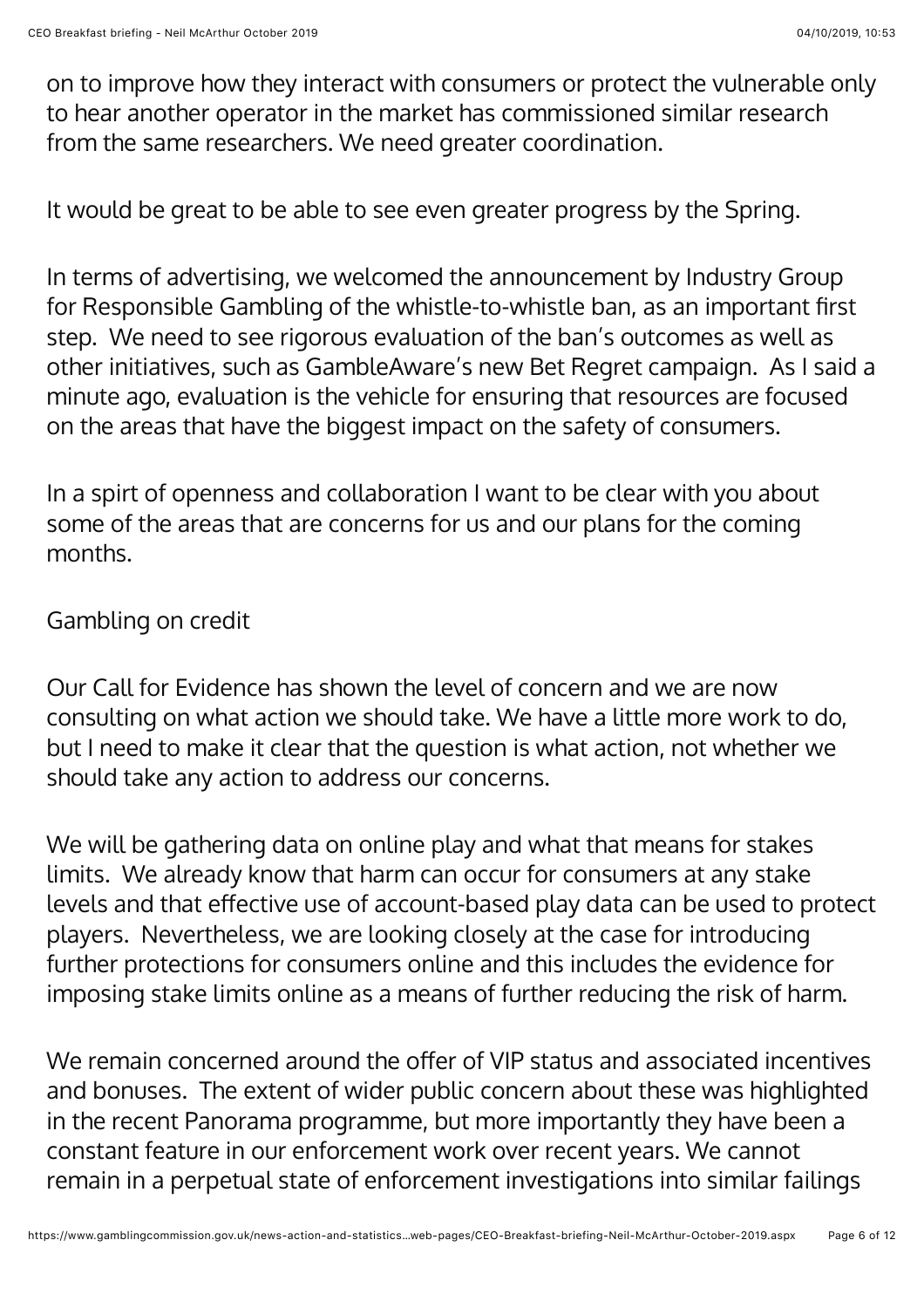so, if the industry cannot or will not drive improvements in this area, we will need to explore the use of all our tools to encourage or mandate changes in the interests of consumer protection. We will be examining these issues in more detail in the coming months and I'll say a bit more about this in a moment.

We are constantly reviewing the impact of changes in consumer behavior and technology on the licensing objectives. We all know that the constant march of digital technology has changed the gambling market.

- As this graph shows, excluding lotteries, the GGY brought in online now outstrips that brought in by 'bricks and mortar' gambling. Since the year 2014/15 online GGY has risen by 58% whilst 'bricks and mortar' has stayed relatively stable.
- This next graph shows that online gamblers who use their mobile phones has doubled over the last 4 years. That means that 44% of 10.5 million consumers now gamble on their phone. What are you doing about the new risks that a shift in the way people play brings?

Another set of statistics, which have been published in recent months, has also got my attention.

- In July we published three reports, based on data from 2007, into the connection between Suicide and Gambling. The reports found that 5% of problem gamblers had attempted suicide in the previous year. The research also found that 5% of people who had attempted suicide in the previous year were problem gamblers, with a further 5% classed as 'at risk' gamblers.
- Whilst further research and more timely data collection is essential, nonetheless the findings clearly showed a connection between suicide and gambling, something that has a real and devastating impact on people's lives.

Shortly, after our research was published the Office for National Statistics published figures that showed:

- suicide rose last year (in 2018) by almost 12%
- and the rate among 20 to 24-year-old males leaped 31% to 16.9 per 100,000, from 12.9 a year earlier.
- What we also know from our own research is that there are an estimated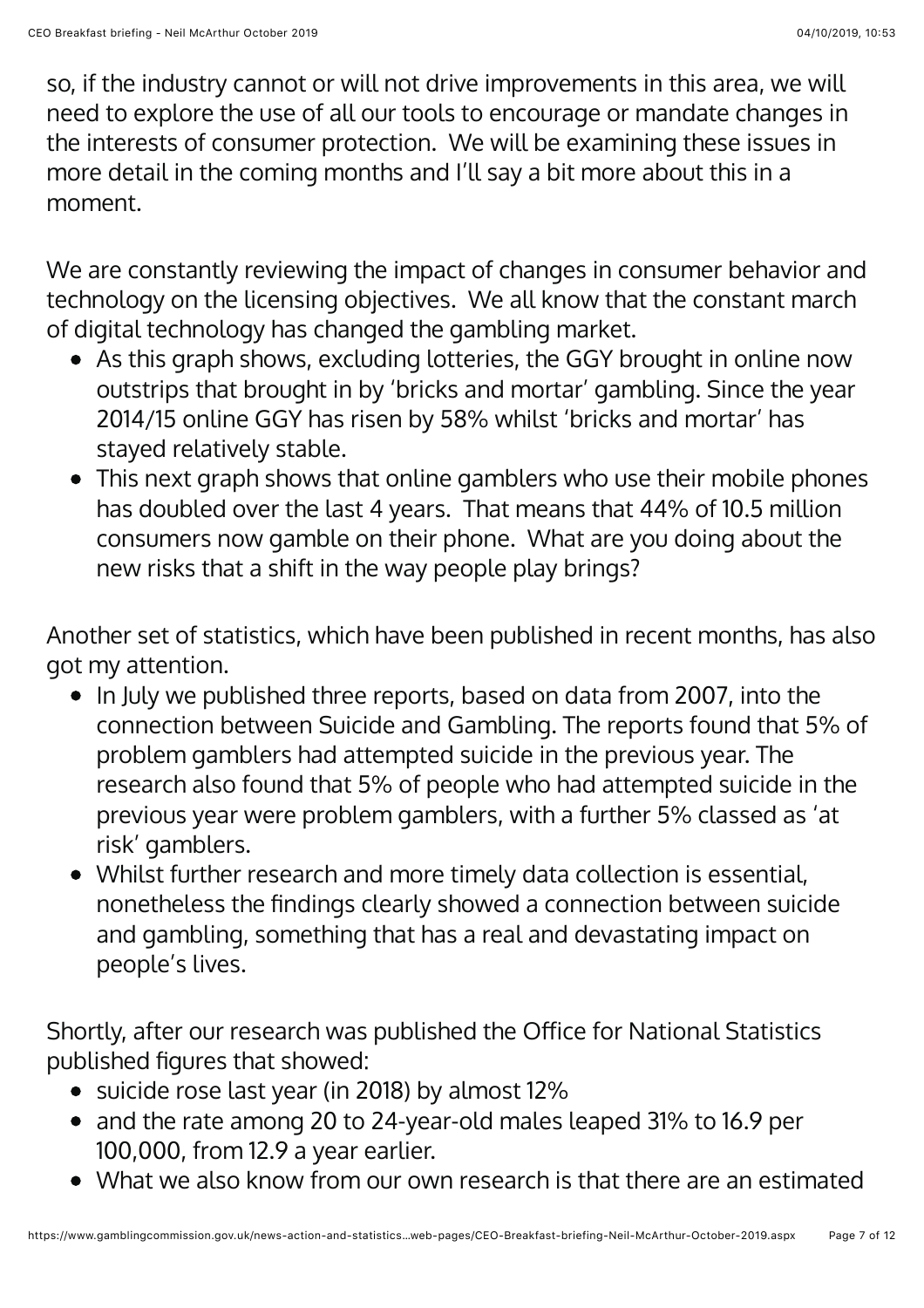4.7m male gamblers aged between 16-34 who account for 20% of the 24m gambling population overall.

We also know that 2% of men aged between 16 and 34 are classed as problem gamblers. With a further 11% of men in that age group being at low or moderate risk of becoming a problem gambler

Now I want to be very clear that I am not saying that there is a link here. But there are some questions that you should be asking yourselves:

- how have your own risk assessments changed as a result of that data?
- what additional thought has your company given to how it can minimize the risk of harm to groups we know are at greater risk of mental health issues and, in some tragic cases, greater risk of suicide?

We all need to do more to address Online Harms. Both our Advisory Board for Safer Gambling and our Digital Advisory Panel have been looking at online gambling and the harms it can lead to. Even though the groups looked at the issue from very different perspectives, they draw similar conclusions.

We plan to publish papers from both groups in the coming weeks that will draw a number of conclusions. I raise this because I now want to raise three challenges with you where the Commission want industry to start collaborating to raise standards.

Opportunity 1: Game and Product Design

We know that the success of many technology companies, digital content creators and gaming machine games designers depends on their ability to establish and maintain the engagement of their consumers on their web, mobile apps and – in premises - gaming machines.

We know that this can be done by behavioral techniques which can change behaviour without the consumer's knowledge and not always in good ways.

So, I am challenging you – both mobile and online game designers and the designers of gaming machine content – to work together to produce an effective Industry Code for Game Design, which can be published no later than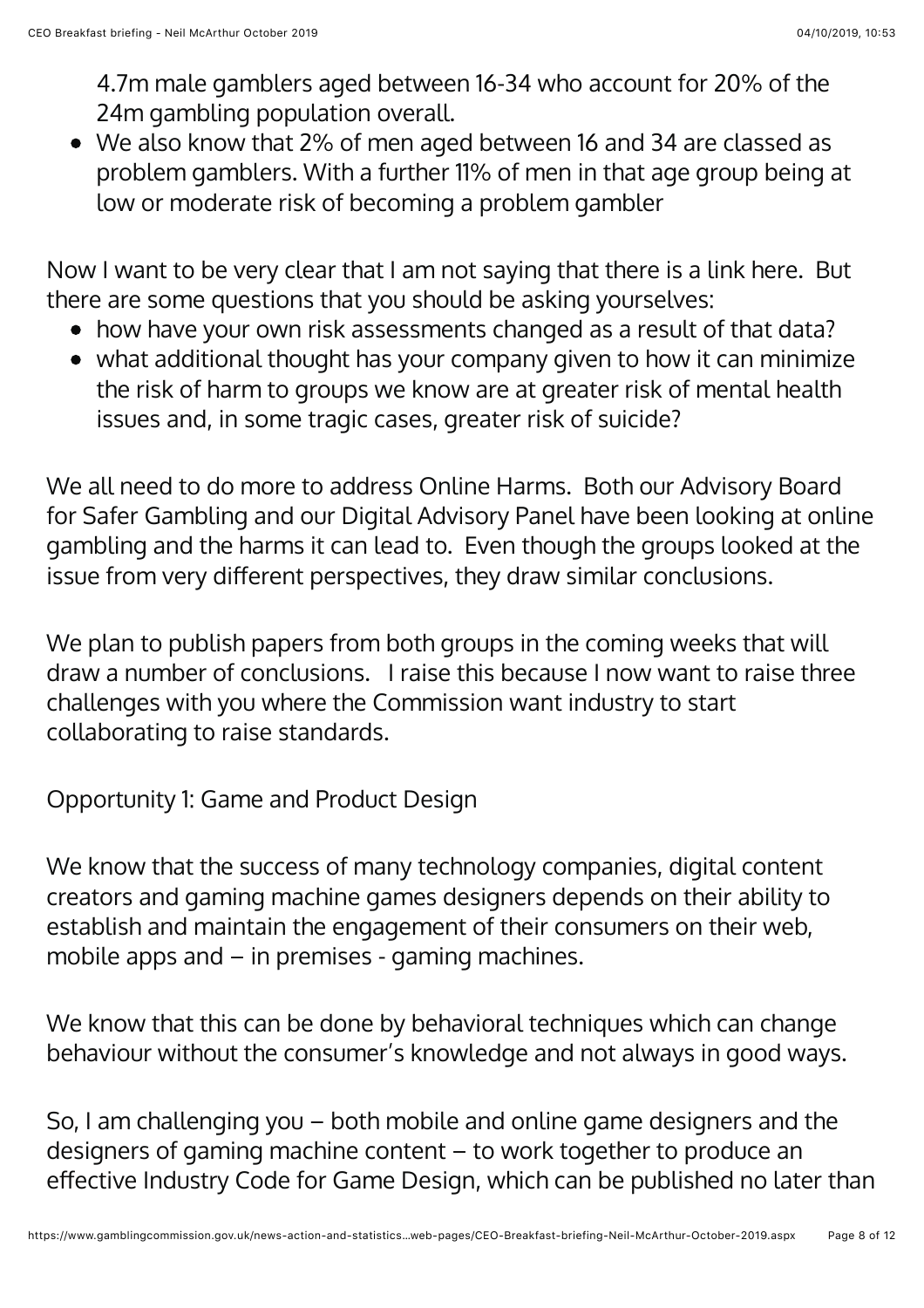next spring's Raising Standards conference. If such a Code is developed to address the risks the Commission will move to bring it into LCCP and Technical Standards to ensure a level playing field for all.

We'd expect the code to set out:

- the techniques that the industry plans to use when designing apps, online games and gaming machine products
- the risk associated with each product and how they can be mitigated
- a clear explanation of what is not acceptable.

To support this the Commission will:

- provide support to you and act as a sounding board for ideas
- ask our Digital Panel to collaborate around the challenge
- run collaboration workshops ahead of the Raising Standards Conference to help frame and inform that discussion.

Opportunity 2: Inducements to gamble

I have already mentioned how concerned the Commission is about the prevalence and impact of the various incentives the industry offers to VIP consumers. We already have LCCP provisions which cover this but the evidence we get from our enforcement work, our compliance work and the feedback we receive from consumers suggest that the current requirements are not effective.

We know that conversations have already been taking place about the question of the treatment of VIPs and associated inducements to gamble. As a result, we recently received an offer from one major operator to lead the development of a code of conduct in this area.

We want to take up that offer and hope to see firm commitments in this area soon, including a pacey timetable for that work.

Opportunity 3: Advertising technology

We are still awaiting the final report from the major research report that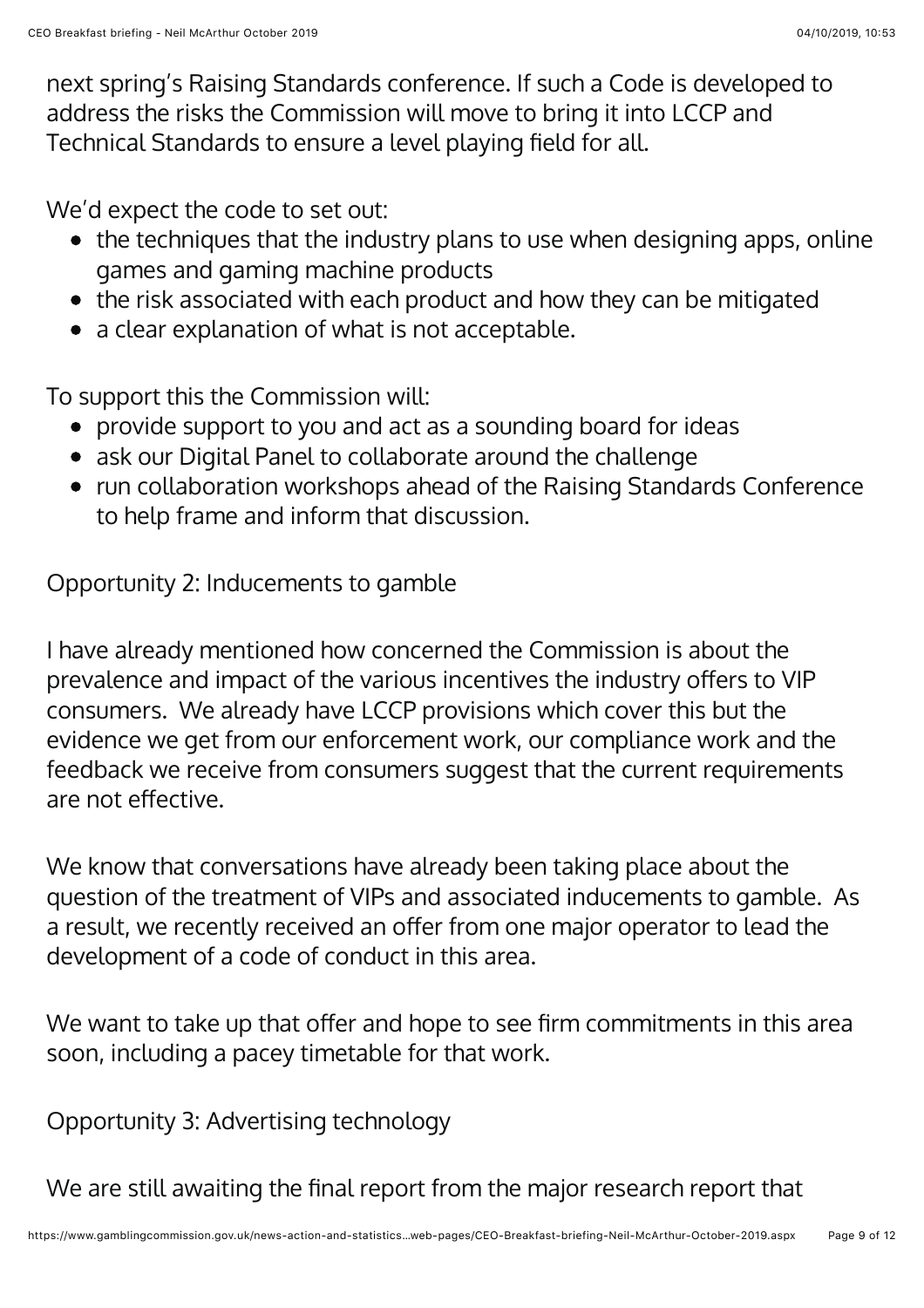Gamble Aware commissioned on gambling advertising and its effects on children, young people and vulnerable adults. We do, however, have the interim report.

The Interim Report shows that ad spend has surged over recent years and that Children, Young People and vulnerable adults are being exposed to significant levels of gambling ads online - including via social media. This concerns us, it concerns the ABSG and it should concern you.

Whilst I am not suggesting that children, young people or vulnerable adults are being actively targeted  $-$  the research found very little evidence of ad tech being used to proactively target ads away from them either.

I want you to explore how you can make better use of technology to minimise the risk of exposure of gambling advertising content to children, young people and vulnerable adults.

But what does progress look like by April?

- We want you to come together and start work on a plan which sets out new standards for how industry will embrace ad-tech for social responsibility purposes – actively targeting away from vulnerable audiences.
- Again, the Commission stands ready to help bring you together for this work if necessary but however you do so, we want to see tangible progress.

Forthcoming Tech Sprint - How can we develop a 'Single Customer view'?

Having a single view of the consumer has previously been described to me by someone senior in the industry as potentially being the 'silver bullet'. While we remain of the view that a wide range of measures are necessary to put in place adequate protections, a single view would be an exciting development for all sorts of reasons. I also know that people have been looking into for a little while – it has been a constant feature of breakout sessions at a number of industry events, without yet becoming a viable tool for safer play.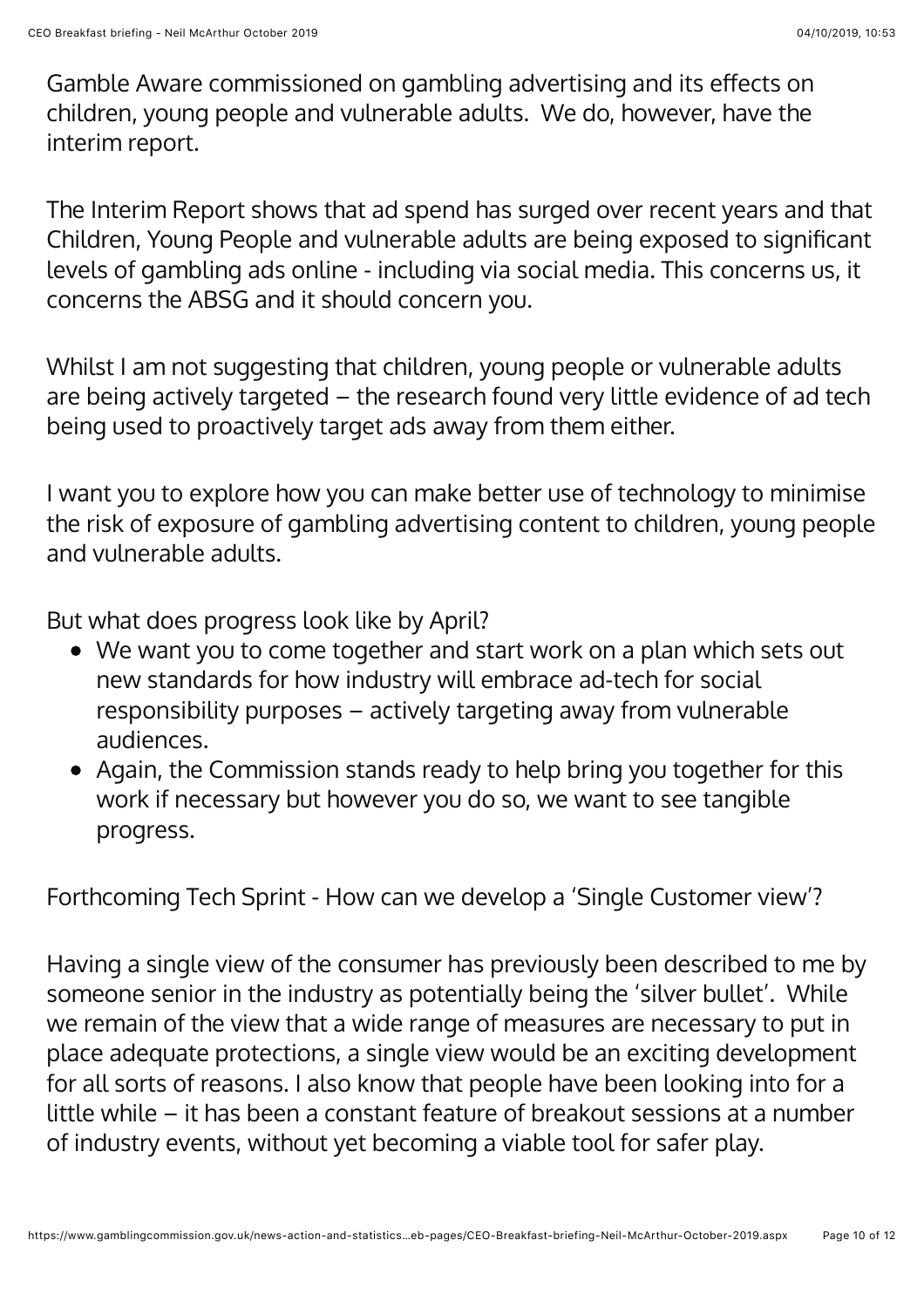We recognise the challenge of keeping a customer safe where operators currently only have a partial view of a customer's behaviour. It's similar to the position betting operators find themselves in when dealing with betting integrity cases, as each operator can only see it's own customers betting patterns, whereas the SBIU can see the whole of the market and all the betting by specific individuals.

So, the challenge is: how can you do better with the information you have?

We know the technology capability exists to facilitate a single consumer view and making that work would significantly enhance player safety.

We want to build on and accelerate the work that has already taken place, by holding a collaborative 'tech sprint' bringing together the gambling industry, tech providers, data scientist, academics, researchers, financial services providers and the Commission to plan a way forward.

- We need your organisations to step forward to provide the right resource from your companies – leadership, financial, technical expertise, data, to make this happen. We want these first steps completed ahead of an event we will organise to provide support for participants.
- We will organise this event for February.

We also know that GDPR compliance and compliance with LCCP will be at the forefront of your minds. With that in mind, while the tech sprint will be led by the Commission, we will be supported by the ICO in complying with data protection law and pushing ahead with innovative solutions in response to the challenge.

Our teams will be in touch with you after this event to take this forward.

## Conclusion

As I have discussed today, progress has been made in many areas but there is still much more to do.

Where we can we will support you in kickstarting this work but where we see a